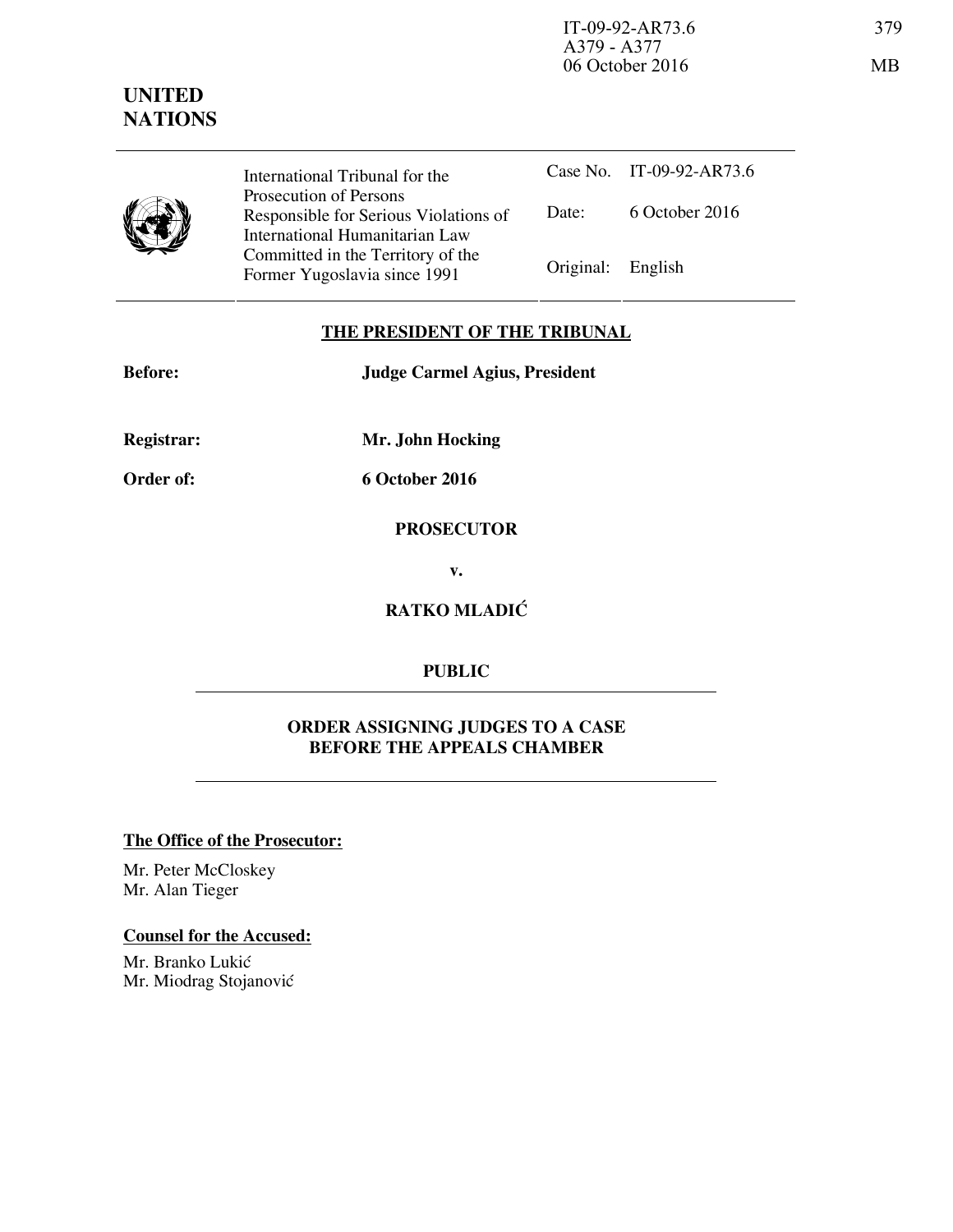**I, CARMEL AGIUS,** President of the International Tribunal for the Prosecution of Persons Responsible for Serious Violations of International Humanitarian Law Committed in the Territory of the former Yugoslavia since 1991 ("Tribunal");

**NOTING** the "Decision on Defence Motion for a Fair Trial and the Presumption of Innocence or, in the Alternative, a Mistrial", issued by Trial Chamber I of the Tribunal ("Trial Chamber") on 4 July 2016 ("Impugned Decision");

**NOTING** the "Decision on Defence Motion for Reconsideration or Certification to Appeal Decision on Motion for a Fair Trial or a Mistrial", issued by the Trial Chamber on 27 September 2016, whereby it granted the request of Ratko Mladić ("Mladić") for certification to appeal the Impugned Decision; $<sup>1</sup>$ </sup>

**NOTING** the "Interlocutory Appeal Brief Challenging the Decision of the Trial Chamber on the Defence Motion for a Fair Trial and Presumption of Innocence", filed by Mladić on 4 October 2016;

**CONSIDERING** Articles 12, 13 *quinquies*, and 14 of the Statute of the Tribunal and Rule 73 of the Rules of Procedure and Evidence of the Tribunal ("Rules");

**NOTING** that Rule 19(A) of the Rules authorises the President to co-ordinate the work of the Chambers;

**CONSIDERING** the composition of the Appeals Chamber of the Tribunal set out in document IT/263/Rev. 13, issued on 6 October 2016;

**CONSIDERING** the appeal management and case distribution needs of the Tribunal;

**HEREBY ORDER** that the Bench in *Prosecutor v. Ratko Mladić*, Case No. IT-09-92-AR73.6, shall be composed as follows:

Judge Carmel Agius, Presiding Judge Liu Daqun Judge Fausto Pocar Judge Theodor Meron Judge Burton Hall

<sup>&</sup>lt;sup>1</sup> Prosecutor v. Ratko Mladić, Case No. IT-09-92-T, Decision on Defence Motion for Reconsideration or Certification to Appeal Decision on Motion for a Fair Trial or a Mistrial, 27 September 2016, para. 16.